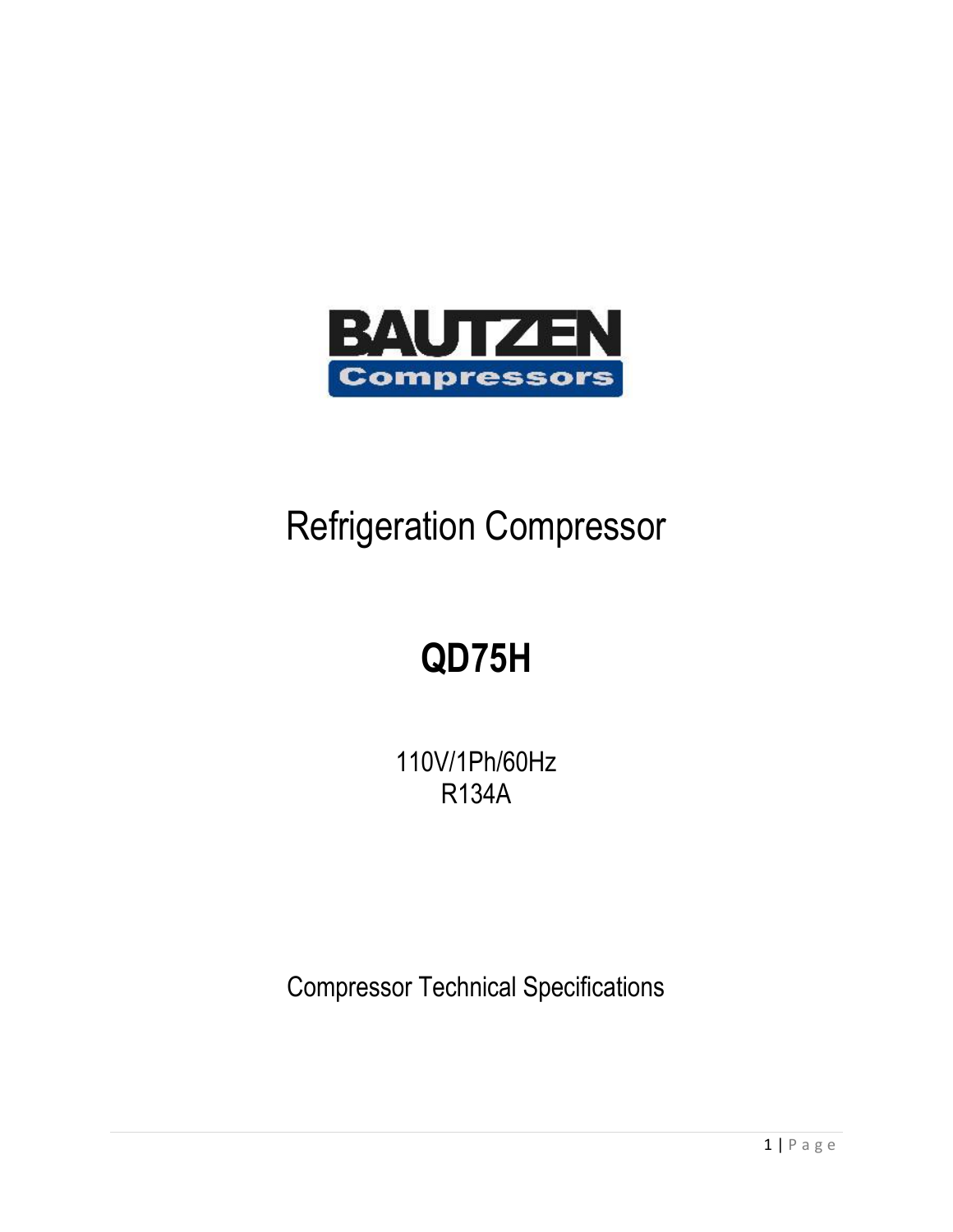# **INDEX**

| 2 <sub>1</sub> |  |
|----------------|--|
| 3.             |  |
| 4.             |  |
| 5.             |  |
| 6.             |  |
| 7.             |  |
| 8.             |  |
| 9.             |  |
|                |  |
|                |  |
|                |  |
|                |  |
|                |  |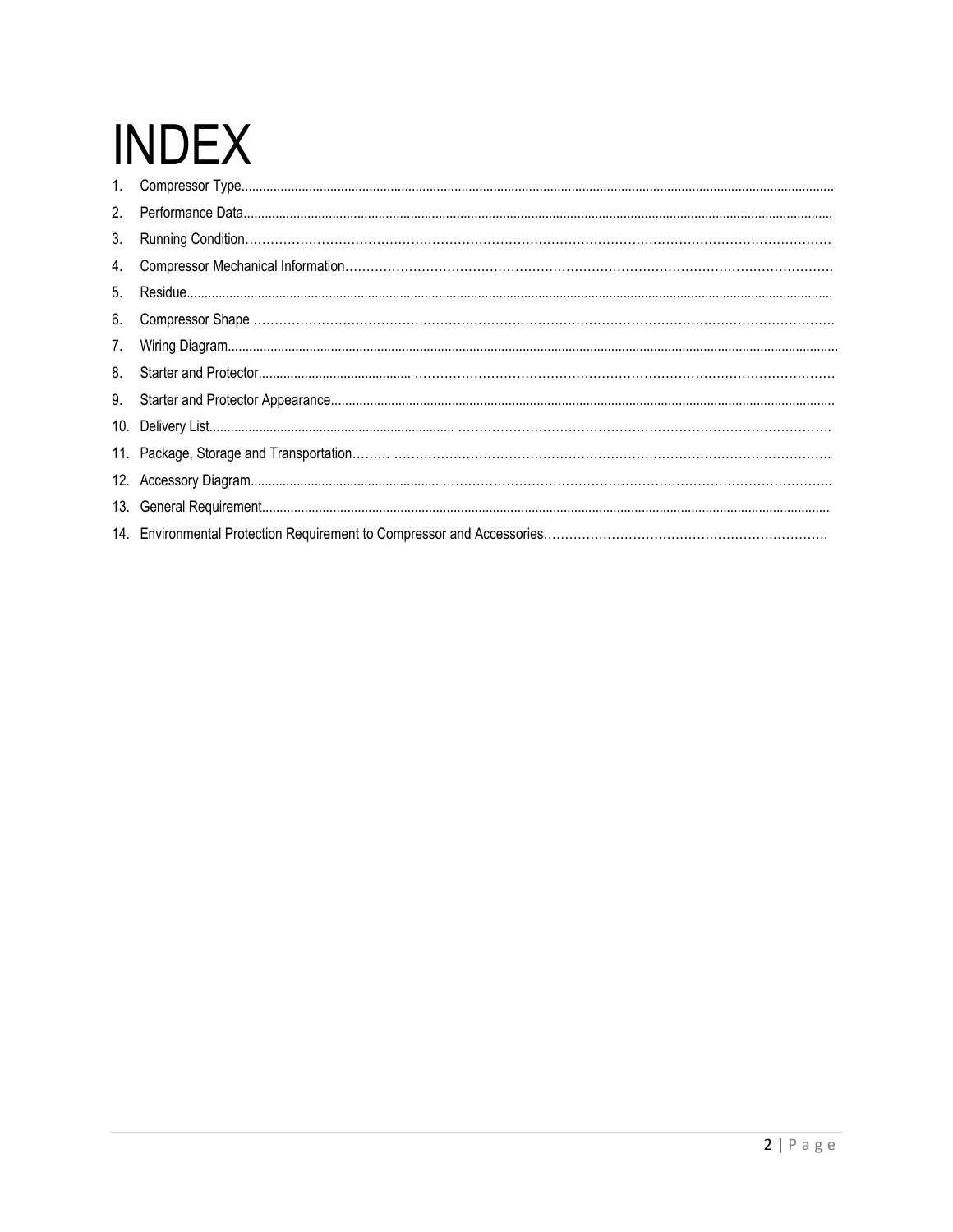#### 1. Compressor Type

| <b>Compressor Model</b>  | QD75H                       |
|--------------------------|-----------------------------|
| Rated Voltage/Frequency  | 110V/60Hz                   |
| Refrigerant              | R <sub>134</sub> a          |
| Application              | L/MBP                       |
| Cooling Type             | Static/Wind Cooling         |
| <b>Throttle Device</b>   | Capillary                   |
| <b>Start Torque</b>      | <b>High Starting Torque</b> |
| Motor Type               | <b>CSIR</b>                 |
| <b>Running Capacitor</b> | Yes (280µF/250V)            |
|                          |                             |

#### 2. Technology Parameter

|                     |               |                   |                                 | <b>Technology Parameter</b> |                      |                         |
|---------------------|---------------|-------------------|---------------------------------|-----------------------------|----------------------|-------------------------|
| <b>Displacement</b> | Nominal Power | Frequency<br>(Hz) | Cooling<br>Capacity<br>≧95% (W) | Input Power<br>≤115% (W)    | Current<br>≤110% (A) | $COP \ge 95\%$<br>(W/W) |
| 7.5 Cm3             | 1/4 HP        | 60 Hz             | 218                             | 166                         | 2.7                  | . 31                    |

| <b>Testing Conditions</b>      | LBP               |
|--------------------------------|-------------------|
|                                | ASHAE             |
| <b>Evaporating Temperature</b> | -23.3°C / -9.94°F |
| <b>Ambient Temperature</b>     | 32.2°C / 89.96°F  |
| <b>Condensing Temperature</b>  | 54.4°C / 129.92°F |
| <b>Suction Temperature</b>     | 32.2°C / 89.96°F  |
| <b>Subcooling Temperature</b>  | 32.2°C / 89.96°F  |

#### 3. Running Condition

| <b>Ambient Temperature</b>        | 10 $\sim$ 43°C / 50 $\sim$ 109.4°F |
|-----------------------------------|------------------------------------|
| <b>Evaporating Temperature</b>    | $-35$ ~0°C / -31~32°F              |
| Voltage Range                     | 98-135V                            |
| Max. Discharge Pressure           | $1.86$ Mpa (abs)                   |
| Max. Condensing Temperature       | 65°C / 149°F                       |
| Max. Winding Temperature          | 120°C / 248°F                      |
| Max. Shell Temperature            | 95°C / 203°F                       |
| Max. Discharge Temperature        | 110°C / 230°F                      |
| <b>Starting Performance</b>       | 85V [0.5 Mpa]                      |
| Shell Min. Resistance to Pressure | 25 bar                             |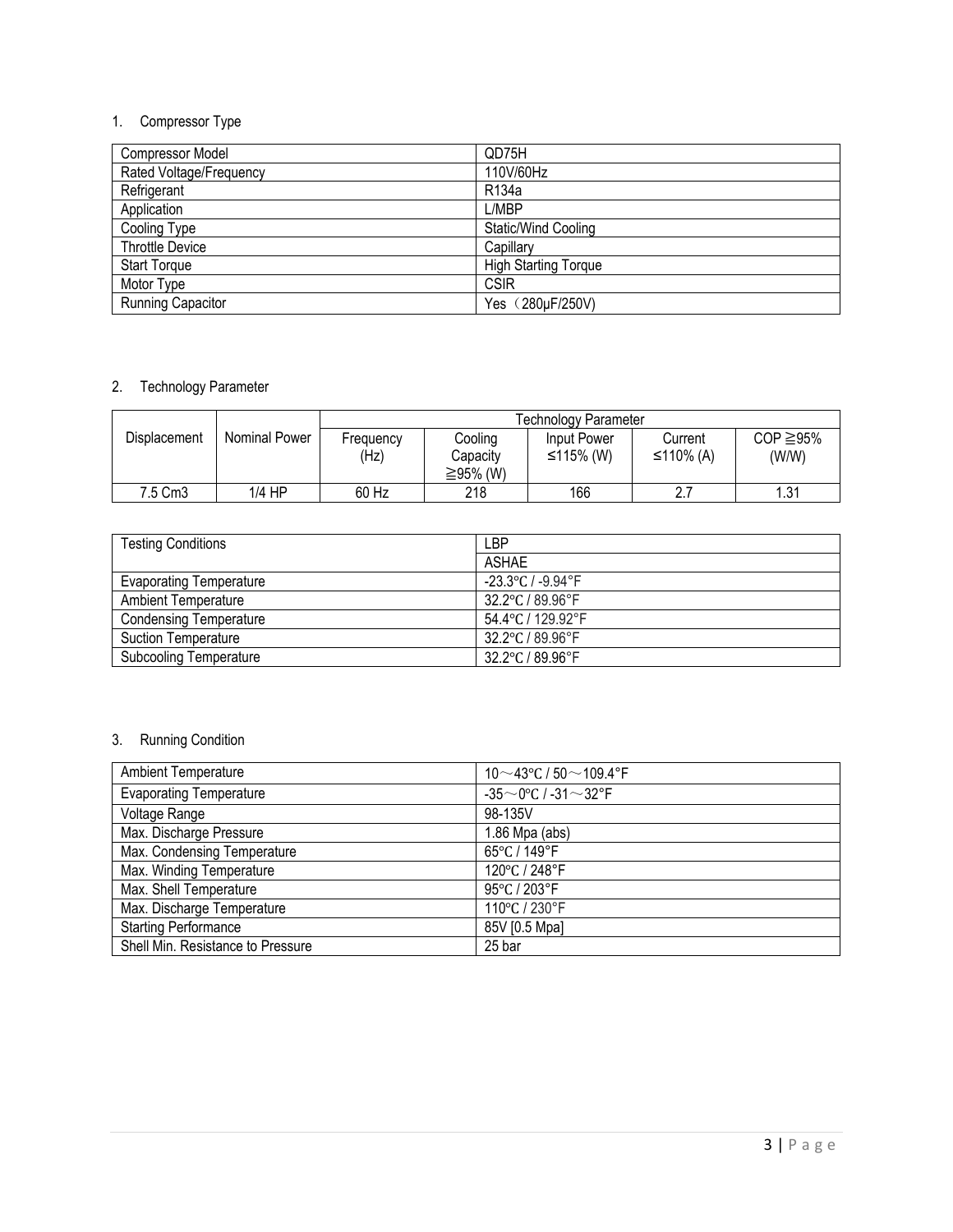#### 4. Compressor Mechanical Information

| Oil Type                                                  | Ester Oil                                                                 |
|-----------------------------------------------------------|---------------------------------------------------------------------------|
| Viscosity of Refrigerant Oil                              | 30-34mm2/S (40°C/104°F)                                                   |
| Density of Refrigerant Oil                                | 0.975-0.981g/ml (20°C/68°F)                                               |
| <b>Brand</b>                                              | <b>RL-32H</b>                                                             |
| Oil Changing Volume                                       | $220\pm 5$ ml                                                             |
| Weight (Including Oil)                                    | 8.1 <sub>kq</sub>                                                         |
| Diameter of Suction Tube (I.D)                            | $\Phi$ 6.3±0.05mm                                                         |
| Diameter of Discharge Tube (I.D)                          | $\Phi$ 5.2±0.05mm                                                         |
| Diameter of Process Tube (I.D) (P)                        | $\Phi$ 6.3±0.05mm                                                         |
| Material of Suction Tube, Process Tube and Discharge Tube | TP <sub>2</sub>                                                           |
| <b>Compressor Noise</b>                                   | ≤45dB(A) (GB/T9098-2008)                                                  |
| Vibration                                                 | 0.8 <sub>m</sub> /s2                                                      |
| <b>Protecting Gas</b>                                     | Dry Nitrogen $0.03$ ~0.05 Mpa (dewpoint: -60 $\degree$ C/-76 $\degree$ F) |
| Height                                                    | 193mm                                                                     |
| Water Collector Hook                                      | No                                                                        |
| Sealing                                                   | <b>Rubber Plug</b>                                                        |

#### 5. Residue

| Content                                                                                        | . In             |
|------------------------------------------------------------------------------------------------|------------------|
| M                                                                                              | -                |
| SI.                                                                                            | . U U            |
| u e                                                                                            |                  |
| $\cdots$<br>$\cdot$ $\cdot$ $\cdot$<br>Impurities<br>∟ەم<br>`∩nו.<br>0t<br>птеть<br>. Jesiuudi | - -<br><br>יווטע |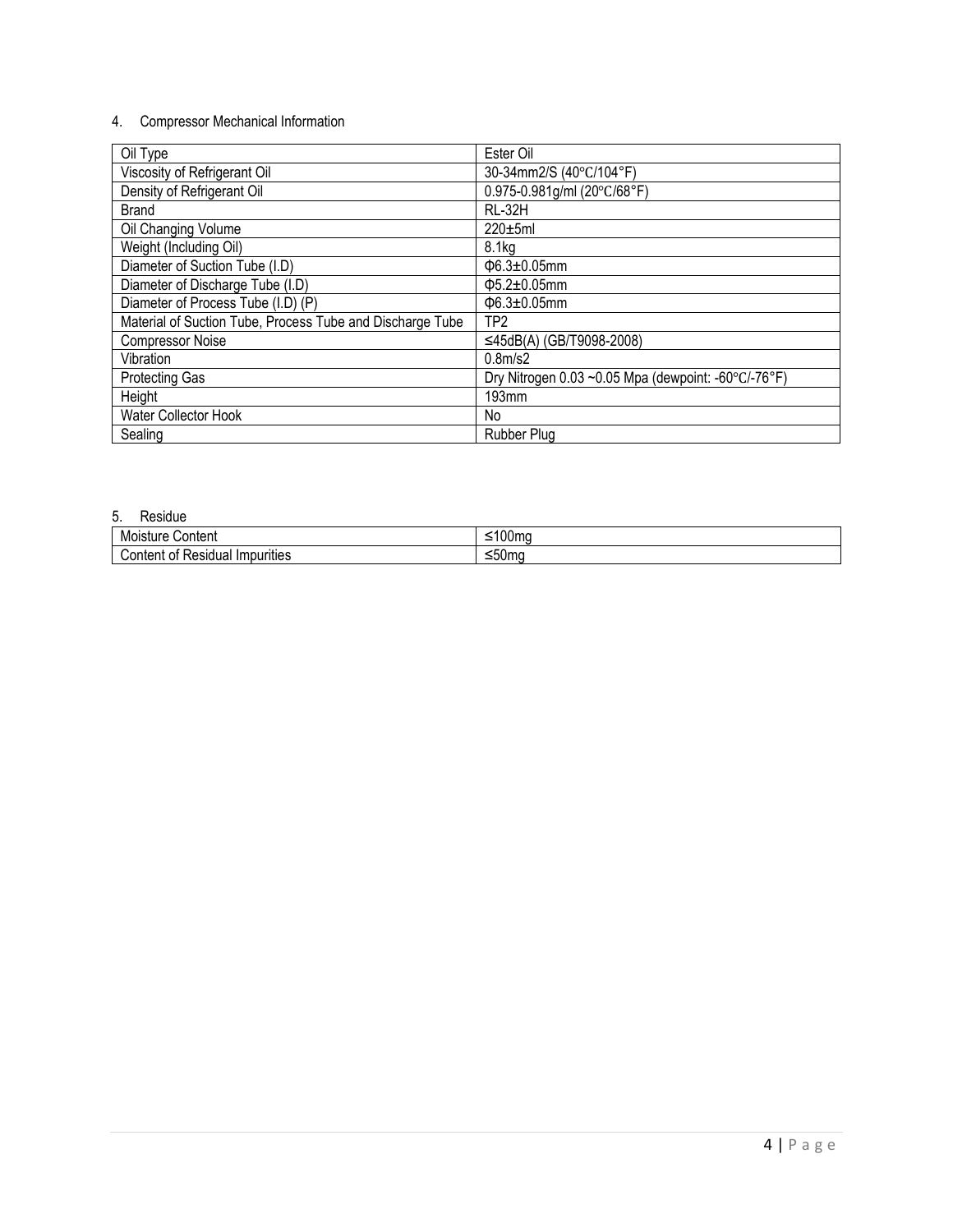#### 6. Compressor Shape

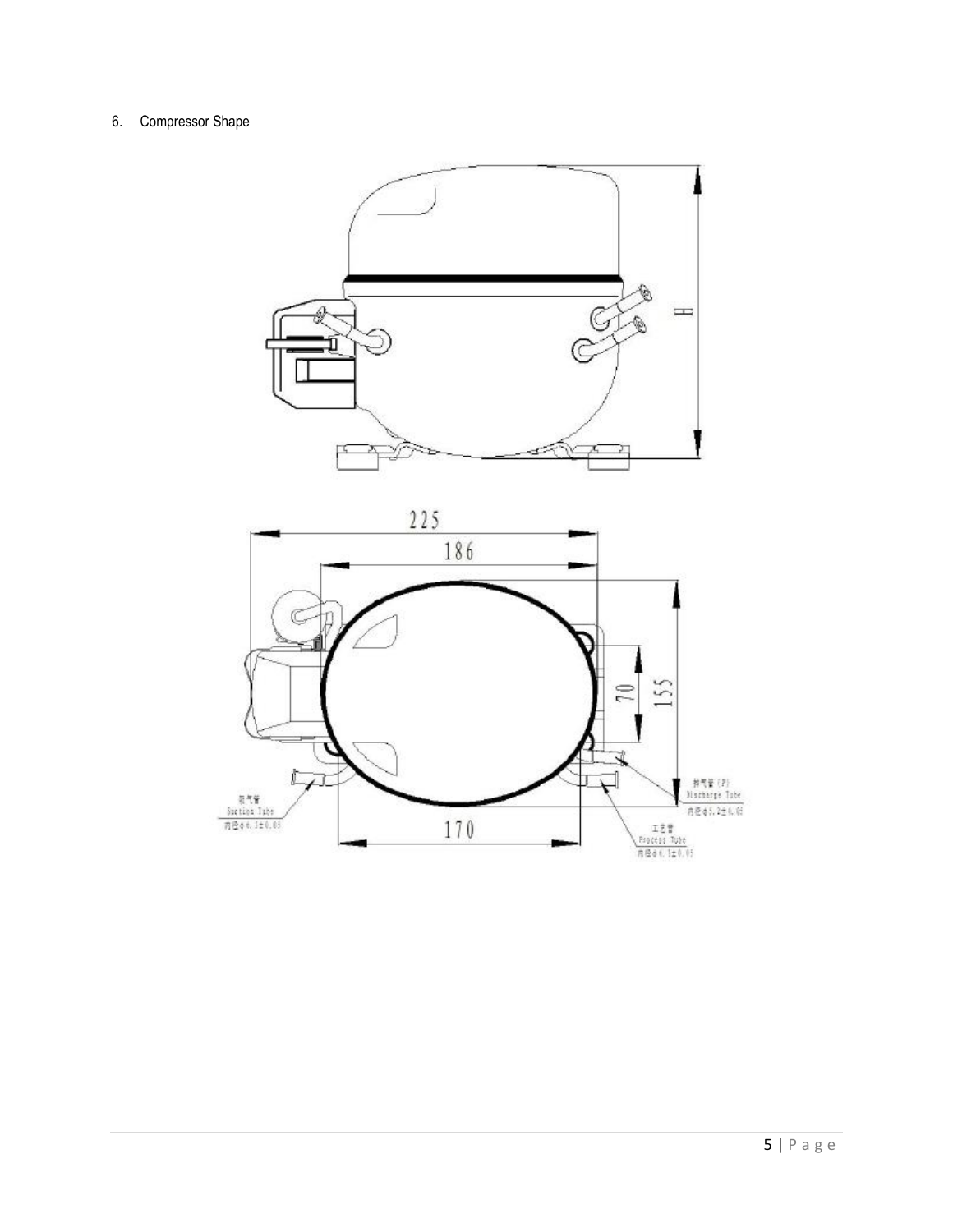7. Wiring Diagram



## CSIR (CURRENT)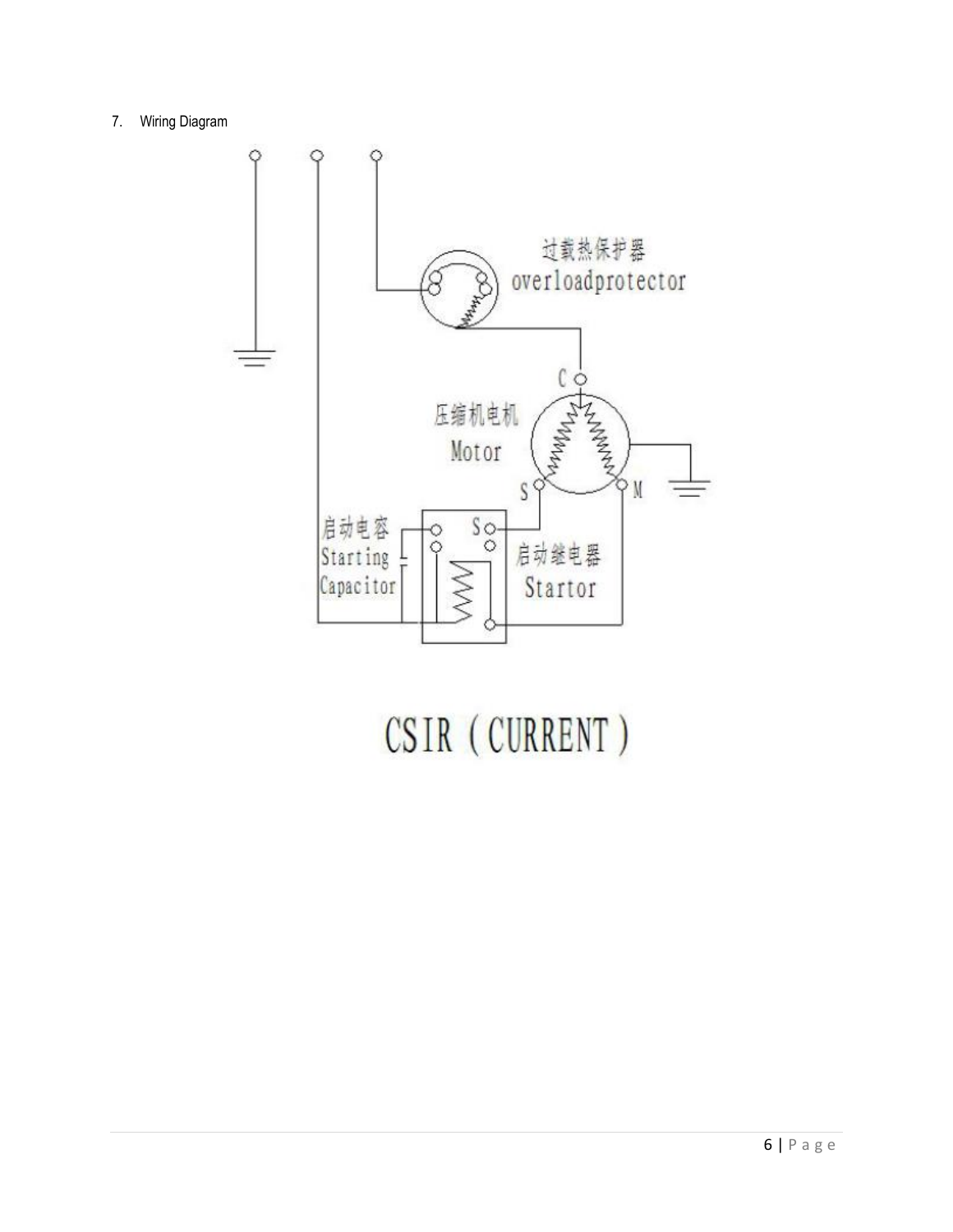#### 8. Starter and Protector

8.1 Starter

Model: QL2-10.5 Starter Type: CURRENT Manufacturers: Hangzhou Huo Furman Electrical Appliance Co. Ltd.

8.2 Protector

Model: T1085/B8

Manufacturers Hangzhou Huo Furman Electrical Appliance Co. Ltd.

| . .                                   |                |
|---------------------------------------|----------------|
| <b>Compressor Model</b>               | QD75H          |
| Trip Current (25°C/77°F)              | 16.5A          |
| Trip Time                             | $7-14S$        |
| <b>Reset Time</b>                     | 30-120S        |
| <b>Trip Temperature</b>               | $105 \pm 5$ °C |
| <b>Reset Temperature</b>              | $61 \pm 9$ °C  |
| The Minimum Trip Current (75°C/167°F) | 5.85A          |
| Assembly Force                        | ≤75N           |
| Disassembly Force                     | $\geq$ 9N      |
| UL Flammability Classification        | UL94V-0        |

#### 9. Starter and Protector Appearance



Note:

- 1) All electrical parts and installation accessories are packed separately, not installed on the compressor.
- 2) All electrical parts and installation accessories listed on the delivery list are all provided by our company.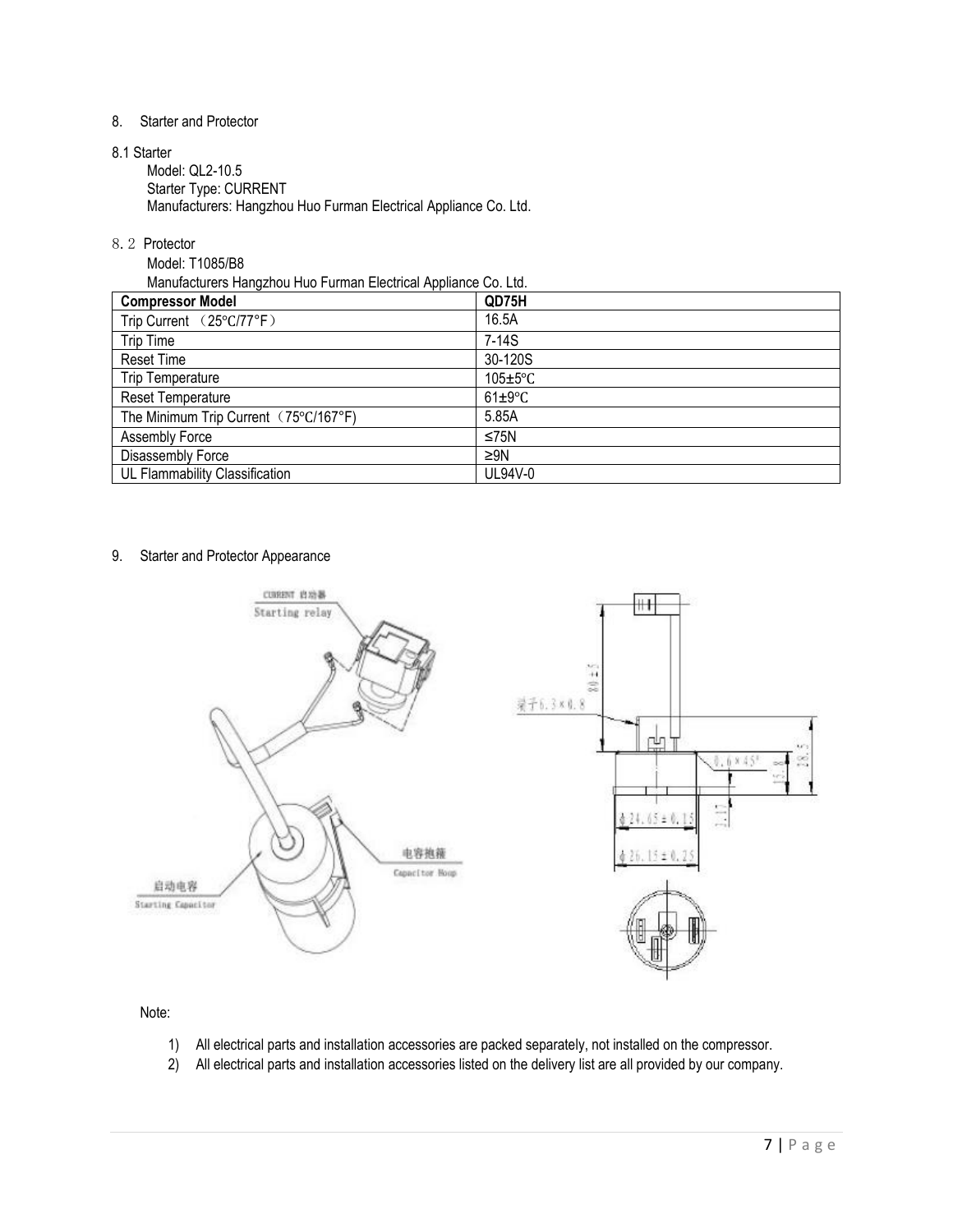#### 10. Delivery List

| <b>Serial Number</b> | <b>Name</b>                         | <b>Specifications</b> | <b>Quantity (pc)</b> |
|----------------------|-------------------------------------|-----------------------|----------------------|
|                      | Compressor                          | QD75H                 |                      |
|                      | <b>Installation Accessories</b>     |                       |                      |
| 2.1                  | <b>Rubber Grommet</b>               |                       |                      |
| 2.2                  | Sleeve                              |                       |                      |
|                      | <b>Electrical Accessories</b>       |                       |                      |
| 3.1                  | <b>Thermal Overload Protector</b>   |                       |                      |
| 3.2                  | <b>Current Starter</b>              |                       |                      |
| 3.3                  | <b>Relay Cover</b>                  |                       |                      |
| 3.4                  | Cover Buckle                        |                       |                      |
| 3.5                  | Grounding Screw (Including Washers) | $M4\times 6$          |                      |
| 3.6                  | <b>Start Capacitor</b>              | 280µF/250V            |                      |

#### 11. Package, Storage and Transportation

| Quantity                | 80/100 pcs/pallet                                   |
|-------------------------|-----------------------------------------------------|
| <b>Stacking Layer</b>   | At most two lavers                                  |
| Main Packing Components | Wooden supporter, upper wooden cover, carton        |
| Transfer                | Keep the compressor in normal and vertical position |

#### 12. Accessory Diagram as Bellow

1) Rubber grommet:

| 1.9888001910111110011 |                |
|-----------------------|----------------|
| Material              | Natural rubber |
| Hardness              | Shore A55±5°   |
| Color                 | <b>Black</b>   |

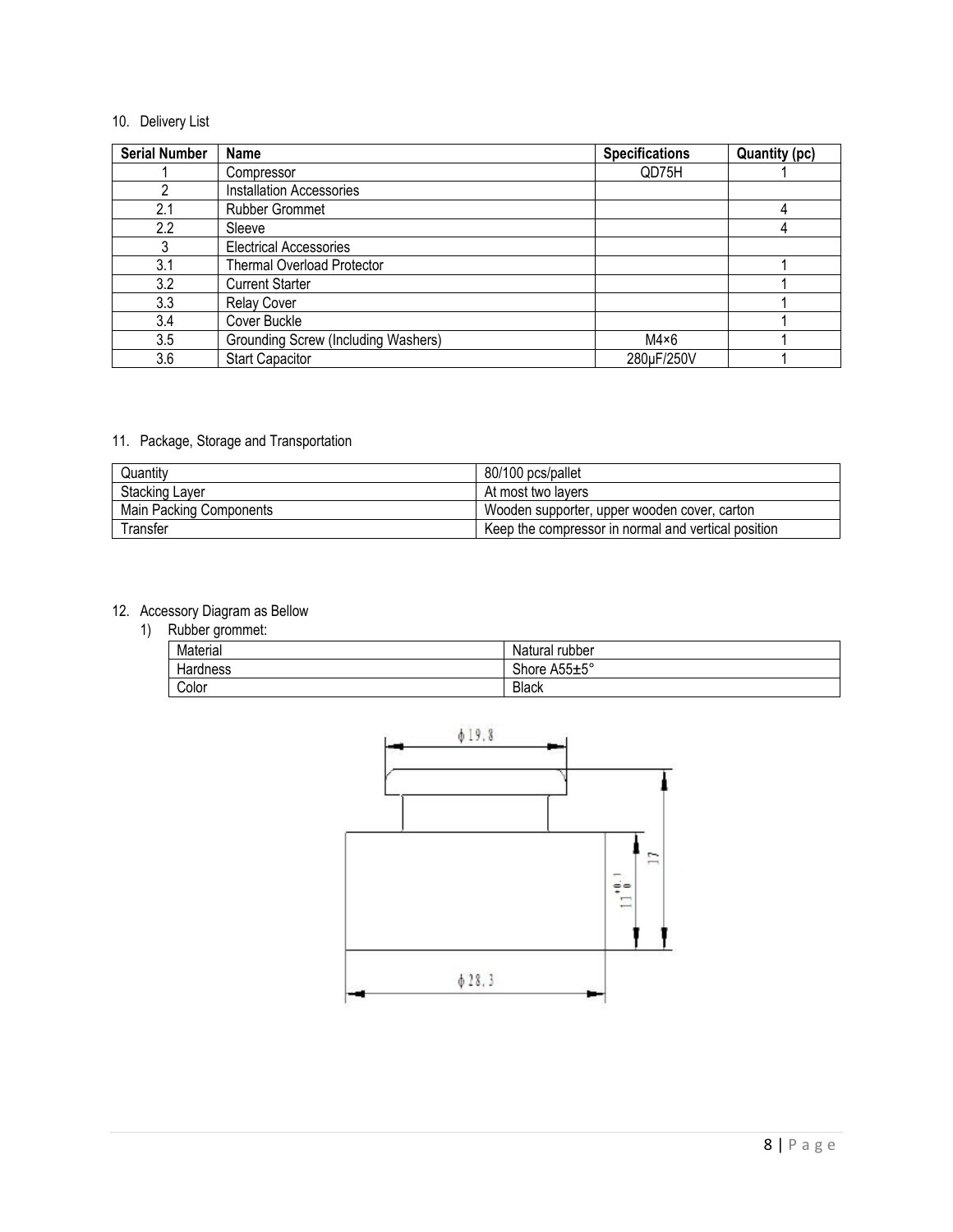2) Sleeve:



#### 3) Relay cover:

| Material                                                              | DDC      |  |
|-----------------------------------------------------------------------|----------|--|
| $\cdot$ $\cdot$<br><br>$\sim$<br>UL<br>Classification<br>·lammability | Jl<br>QΔ |  |

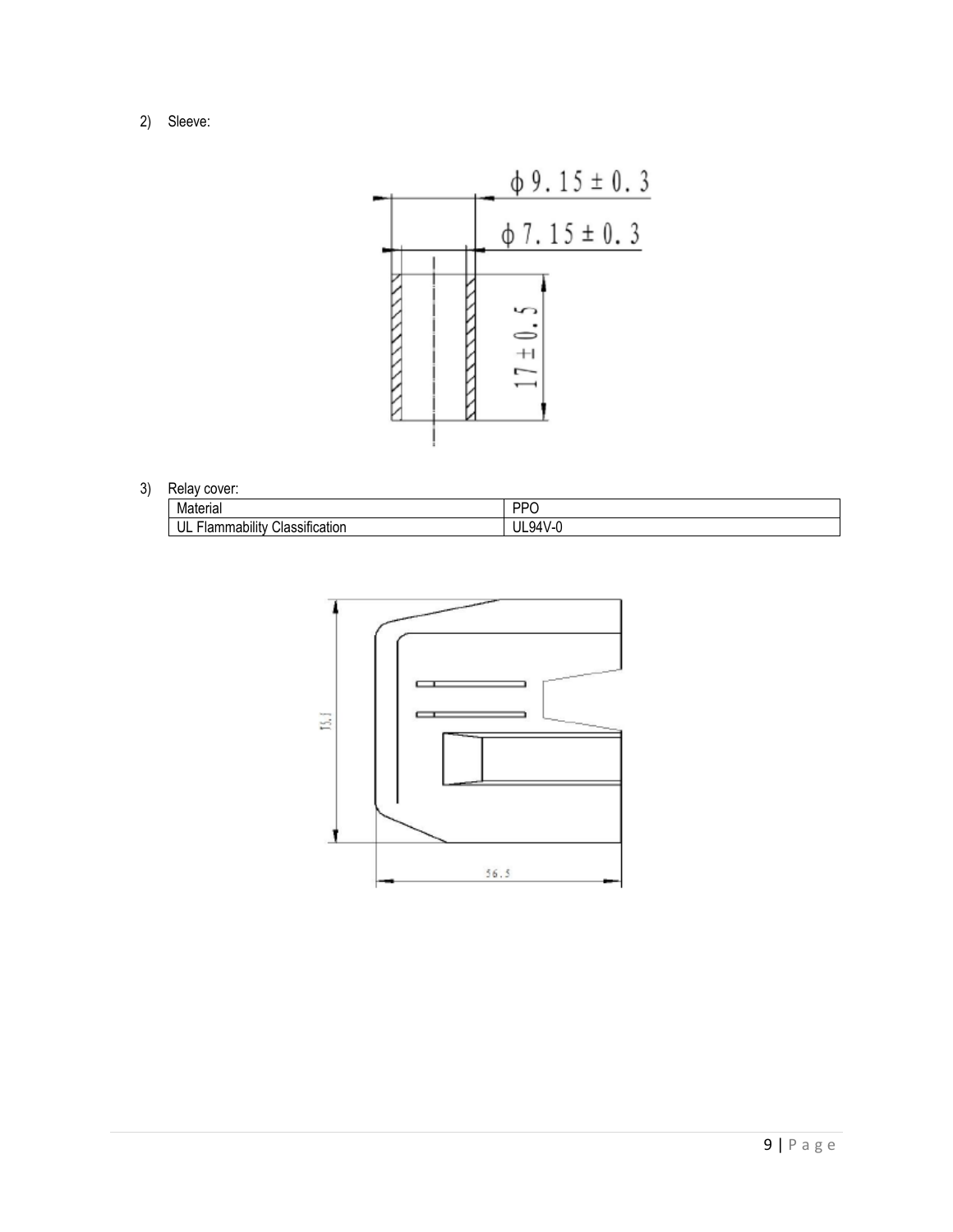4) Grounding Screw:



5) Cover Card: